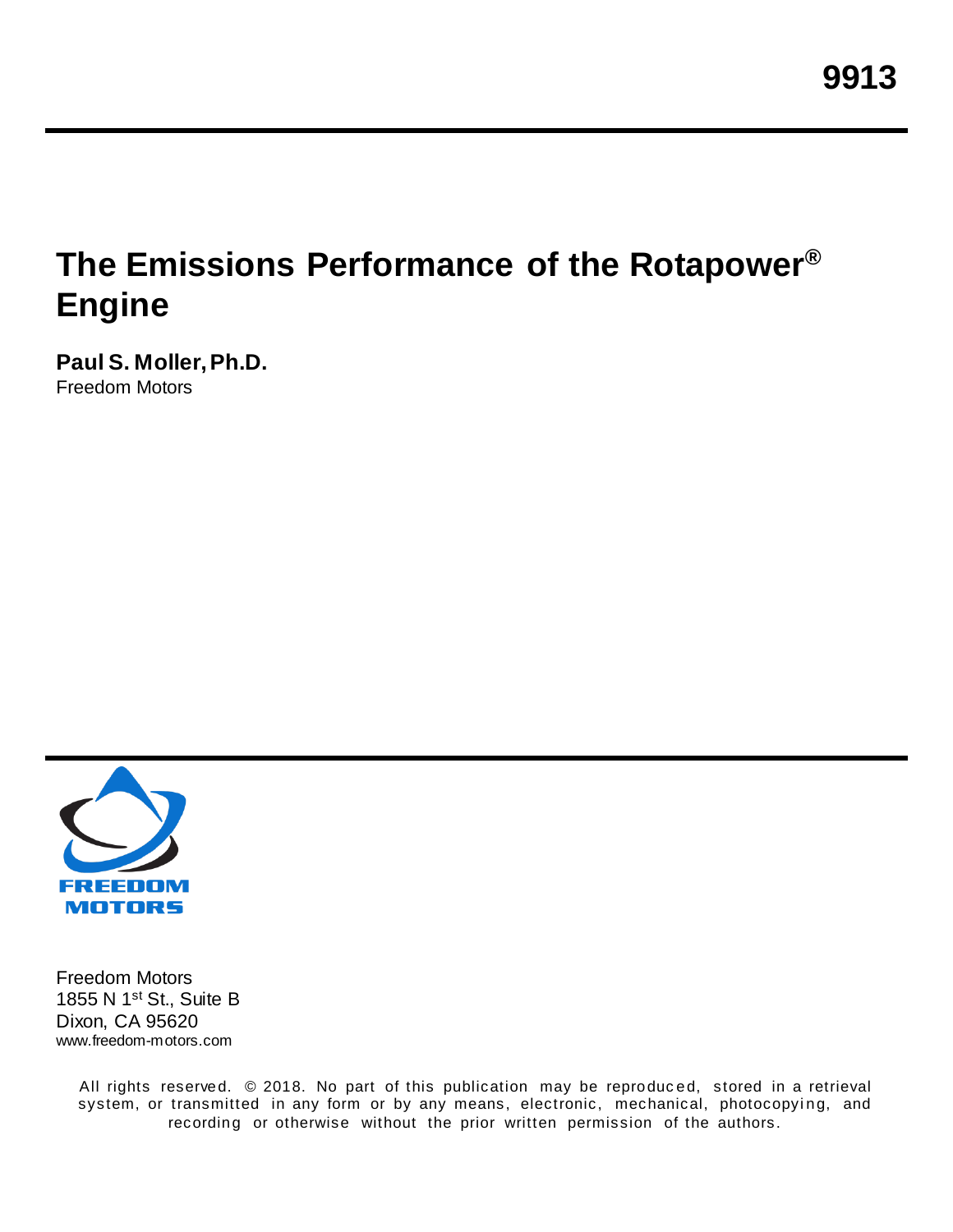

# **The Emissions Performance of the Rotapower® Engine**

**Paul S. Moller, Ph.D.**

Freedom Motors

#### **ABSTRACT**

This paper discusses the emissions performance of the Rotapower engine. This performance is compared to other types of engines. The attributes of this engine that make it a clean powerplant are described.

#### **ENVIRONMENTAL CONCERNS ABOUT THE EMISSIONS OF ENGINES DRIVE THE NEED FOR CLEANER POWERPLANTS**

Internal combustion (IC) engines are everywhere, from the family SUV in America to the two-stroke motor scooters in Hong Kong to the port able power units in developing countries. Around the world legislators are responding to the increasing emissions by tightening the allowable limits on IC engines. Engine manufacturers are continually working to reduce the emissions levels produced by their power plants. Most modifications increas e the complexity and the cost of the engine. The Rotapower engine is designed from its inception t o be a clean burning powerplant. What is most impressive about its very low emission production is that this is accomplished without additional exhaust after-treatment or the complexities of costly direct fuel injection.

#### **EACH EMISSION CONSTITUENT IS FORMED AND DEALT WITH UNIQUELY**

There are four main emissions components that must be considered for any IC engine:

- HC unburned hydrocarbons, which can be simplistically thought of as unburned fuel
- CO carbon monoxide
- NOx oxides of nitrogen, a grouping of NO and NO<sup>2</sup>
- Particulate matter particles suspended in the exhaust

Each of these emission constituents is produced by a different mechanism in the combustion process and therefore the means to minimize its

production is different. Maximizing the combustion efficiency minimizes HC production by eliminating regions in the combustion chamber where the fuel air mix might get trapped and remain unburned. It is desirable therefore to minimize low temperat ure regions in the combustion chamber, which might quench the burning process, resulting in unburned fuel. Unburned hydrocarbon production increases rapidly with insufficient oxygen present as does CO. This can result when operating below the air to fuel ratio required to generate a stochiometric mixture (the mixture which results in the theoretical amount of available fuel and air necessary for complete combustion  $(A/F = 14.7)$ ). It is important to get enough turbulence in the combustion chamber to ensure an even mixture and eliminate local regions where the fuel to air ratio is below 14.7. The swishing effect of the rotary engine's geometry on the air fuel mixture as its rotor approaches top dead center is of great benefit in achieving an even mixture.

Carbon monoxide is also produced when there is insufficient oxygen to fully reduce all the carbon in the fuel to CO2. This is especially prevalent when the engine is running with an air-fuel ratio less than 14.7 (a fuel-rich mixture).

Oxides of nitrogen are produced in the environment created by the combustion process not by the process itself. They are formed in the wake of the combustion flame in the high temperature burned gases, the higher the burned gas temperature and pressure, the greater the formation of these oxides. The most important engine variables affecting NOx emissions are:

- The air-fuel ratio NO<sub>x</sub> production is maximum when operating near the stoichiometric mixture.
- Spark timing the point before TDC (top dead center) at which ignition occurs. Retarding the spark timing, or igniting nearer TDC, reduces the peak combustion temperature and pressure which results in reduced NOx production.
- Exhaust gas recirculation (EGR) recirculating a portion of the exhaust gas into the combustion process increases the bulk mass of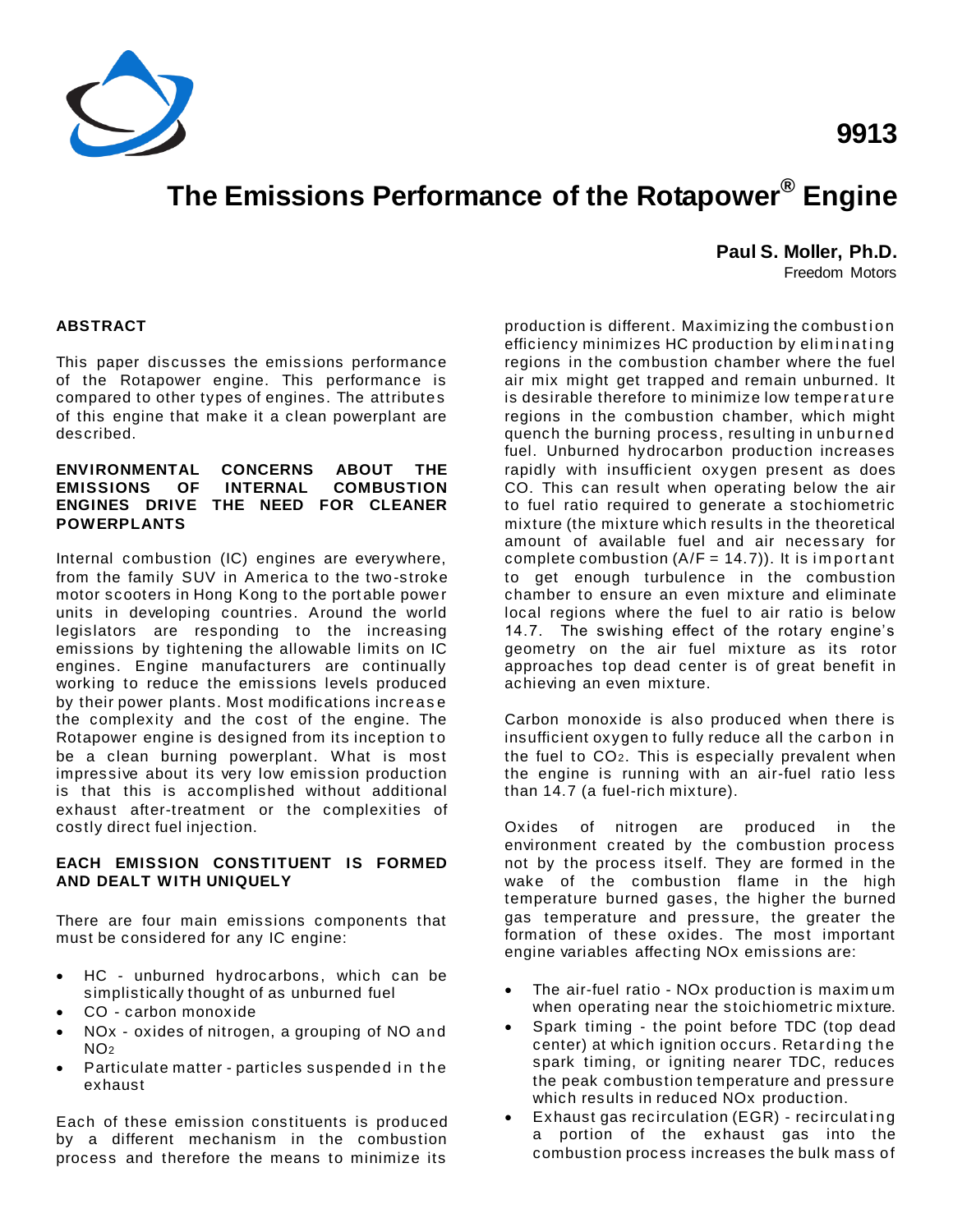the mass to be ignited. This reduces the combustion flame front temperature and consequently the NOx formation.

Particulate matter is of concern in engines where the fuel is injected directly into a highly pressurized combustion chamber. This injection causes the fuel to enter the high-pressure region as a mist of droplets as opposed to vapor. Some carbon portion of these droplets remains unburned because of the finite time required to complete combustion. The size of the resulting particulates is on the order of 0.1 - 20 microns. Research has shown this process can create particles that are carcinogenic. Particle sizes below 5 microns are most worrisome since they are smaller than the natural filtering mechanism in the human lungs<sup>1</sup>.

While different types of fuels have a tendency to create more of one type of emission than another, all fuels can benefit from engine attributes, which minimize the production of emissions. The Freedom Rotapower engine is based on the Wankel rotary engine, which was first patented in the late 1950's by Felix Wankel. The Rotapower engine uses the incoming fuel-air charge to cool the rotor, a concept that was put into production by<br>Outboard Marine Corporation (OMC) for Outboard Marine Corporation (OMC) for snowmobiles in the early 70's. In order to minimiz e rotor housing, seals, rotor and bearing temperatures, this OMC engine was, of necessity, operated at air-fuel ratios well below stoichiometric mixture. Extensive research and proprietary modifications to this engine design by Freedom Motors has allowed the rotor to operate in a lean burn mode, with air-fuel ratios greater than 20. This together with the pre-heated incoming c harge inherent in a charge cooled rotary engine, has led to remarkably low production of all four-emission constituents.

#### **ROTAPOWER ENGINE COMBINES THE BEST OF TWO-STROKE POWER WITH FOUR STROKE EMISSIONS PERFORMANCE**

In applications where low cost, high power and lightweight are required, such as in the recreational marine industry, two-stroke piston engines are in widespread use. A traditional two stroke piston engine eliminates the hardware necessary to isolate the intake process from the exhaust process, in doing so the cost and weight of the engine are substantially reduced. However, the efficiency of the combustion process is also reduced. It has been estimated that 20-30% of the fuel used in a traditional two-stroke engine is passed through to the exhaust<sup>2</sup>. This unburned fuel having passed through the combustion process becomes a class of compounds k nown as polycyclic aromatic hydrocarbons, which are known to be carcinogenic, and mutagenic $^3$ . In addition the oil used to lubricate the engine, which is

introduced into the incoming airstream or premixed in the fuel, also can end up in the exhaust, as either unburned hydrocarbon or additional particulates.

Unburned hydrocarbon emissions from a twostroke engine can be anywhere from 10-100 times greater than a four-stroke engine of comparable power. Figure 1 shows the comparative HC emissions of a traditional two-stroke engine vers us the Rotapower engine in a personal watercraft application. An abundant amount of exhaust gas recirculation makes two-strokes produce little NOx. Two-strokes also produce high amounts of CO due to the lack of uniformity of the fuel distribution in the combustion process. The lack of mixture uniformity creates local regions of insufficient oxygen resulting in incomplete combustion of the fuel.



Figure 1: Comparison of HC Production

Manufacturers of two-stroke engines have gone to costly direct fuel injection to help minimize HC output. While this has cut the HC emissions of the two-stroke by 50-75% it has aggravated the problem of particulate production. In particular it has introduced the newly recognized problem of smaller particulates in the sizes (<5 mic rons ) t hat are carcinogenic.

The Rotapower engine operates on the four stroke operating principle using the Otto Cycle. Engines operating on this principle inherently use fuel more efficiently. What is unique about the Rotapower engine is its ability to use this efficient cycle in a package that delivers superior power to weight ratio and power to volume ratio at a product cost comparable to that of the two-stroke engine. Table 1 below outlines these comparisons.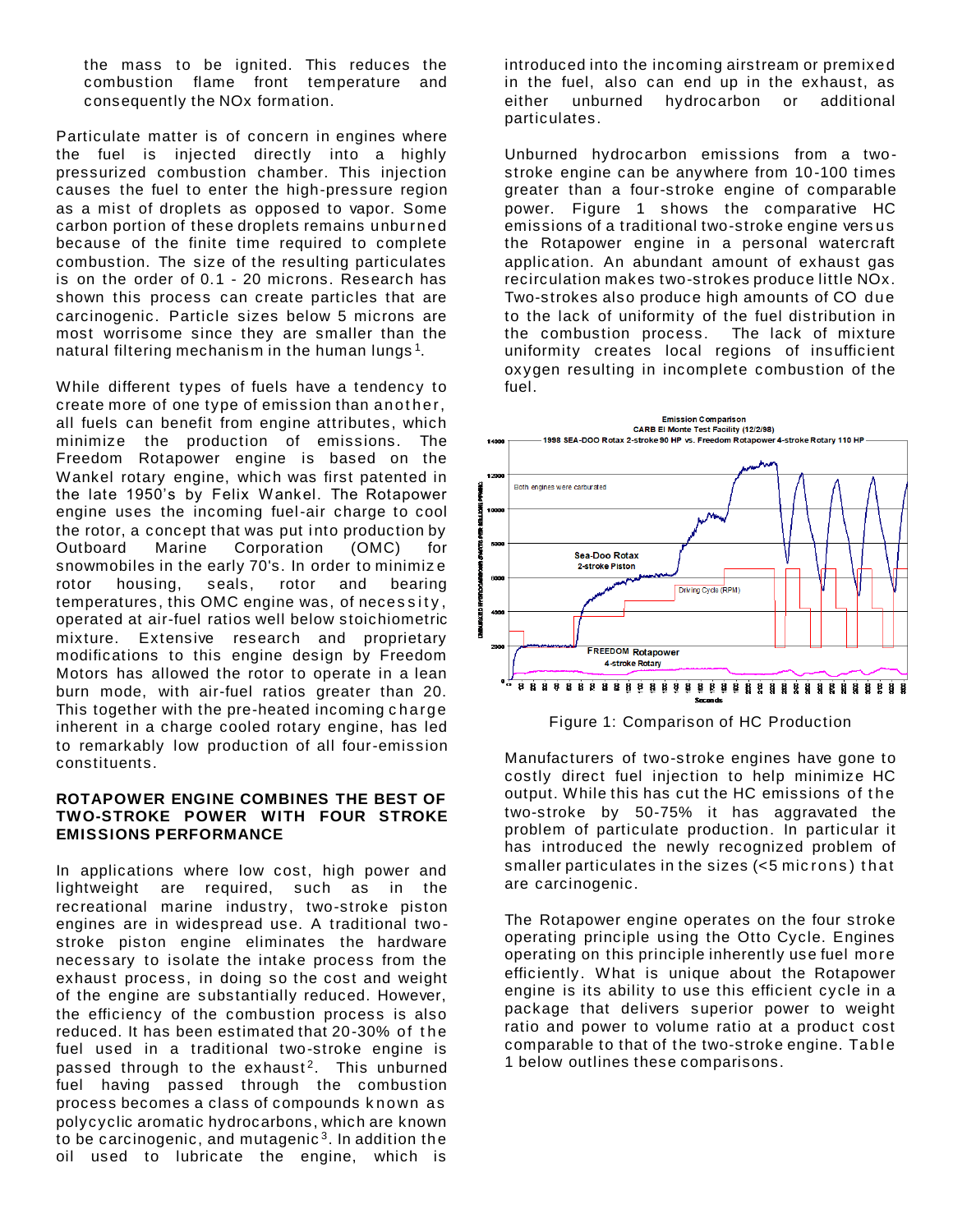| Engine                | Max<br>HP. | Weight<br>(lbs.) | Volume<br>$(ft^{\wedge}3)$ |
|-----------------------|------------|------------------|----------------------------|
| Rotapower<br>Dual     | 110        | 74               | 1.3<br>(16"x11"x13")       |
| 2Si 808<br>$L - 1004$ | 100        | 112              | 3.4<br>(17"x28"x12")       |

Table 1: Power Density Comparisons

### **THE CHARGE COOLED ROTAPOWER ENGINE IS DESIGNED TO BE A CLEAN BURNER**

While the four-stroke operating principle of the Rotapower engine easily improves upon the emission performance of the less efficient twostroke engine, it also has several features that make it a low emission engine compared to many four stoke piston engines. Rotary engines have historically been thought of as a potentially dirty engine when compared to four-stroke piston engines. This idea stems from the fact that the combustion chamber in the rotary engine is long and thin, with a higher surface to volume ratio. This geometry is more likely to quench the burning process, resulting in higher emissions, particularl y HC, than the lower surface to volume ratio geometry found in piston engines. However there are other attributes of the rotary engine, particularly with charge cooling, which offset the disadvantages caused by the shape of the combustion pocket. These include an elevated incoming charge temperature, increased rotor fac e temperature, exhaust recirculation, lean burn capability combined with partial charge stratification and a high exhaust temperature.

The process of using the incoming charge to cool the rotor has two effects. The first is to fully vaporize the charge. This is important because a fully vaporized mix is inherently less susceptible to quenching. Complete vaporization also reduces the possibility of particulate formation in the combustion process. The second effect is an increase of the charge temperature itself. The incoming charge is heated to approximately 250 deg. F as compared to near ambient conditions for two and four stroke piston engines. This increas ed temperature also reduces the tendency to quench the combustion flame. While the preheating of the charge does decrease the volumetric efficiency of the engine, this loss is balanced by the elimination of cooling hardware and the advantage of more complete combustion.

Exhaust gas recirculation is a successful technique used to mitigate NOx. In the Rotapower engine exhaust recirculation is ensured by the increased overlap of the intake cycle with the exhaust cycle at a higher power setting. Because the Rot apower engine can vary, the intake-exhaust overlap. This

variable port overlap contributes to the very low amounts of observed NOx emissions.

The rotor face temperatures of the charge cooled Rotapower engine are significantly higher than its oil cooled rotor alternative. The charge-cooled rotor has combustion surface temperatures that are over 400 deg. F hotter than an oil-cooled rotor. These higher temperatures will reduce combustion quenching particularly in a higher surface to volume combustion chamber like the rotary engine. The design of the charge-cooled rotor must be capable of surviving these elevated temperatures. In addition, it must dissipate this heat in a way that minimizes its transmission to the internal rotor bearing. Freedom Motors has developed a proprietary rotor design that has demonstrated the necessary survival and heat transfer characteristics.

One of the unique characteristics of the rotary engine is that while it uses the four-stroke operating principle, it does so without the use of valves. In a four-stroke piston engine the valves can become very hot when running with lean mixtures. In part this is because the fuel in the charge helps cool the edges of the valves during normal operation. With lean mix burn, this cooling source is diminished. More importantly, lean mixtures burn slower and may still be burning as the gases exit past the exhaust valve. With no valves to overheat, the rotary can operate effectively in lean burn conditions. Additionally, the long slender shape of the combustion chamber helps maintain a partially stratified charge. With a richer, more ignitable, mixture at the spark plug, this burning mixture can readily ignite the leaner mixture elsewhere.



Charge stratification is more easily achieved in a rotary engine for a number of reasons. The intake stroke of the rotary engine is 50% longer than the four-stroke piston engine. This allows greater latitude in injecting the fuel at the critical portion of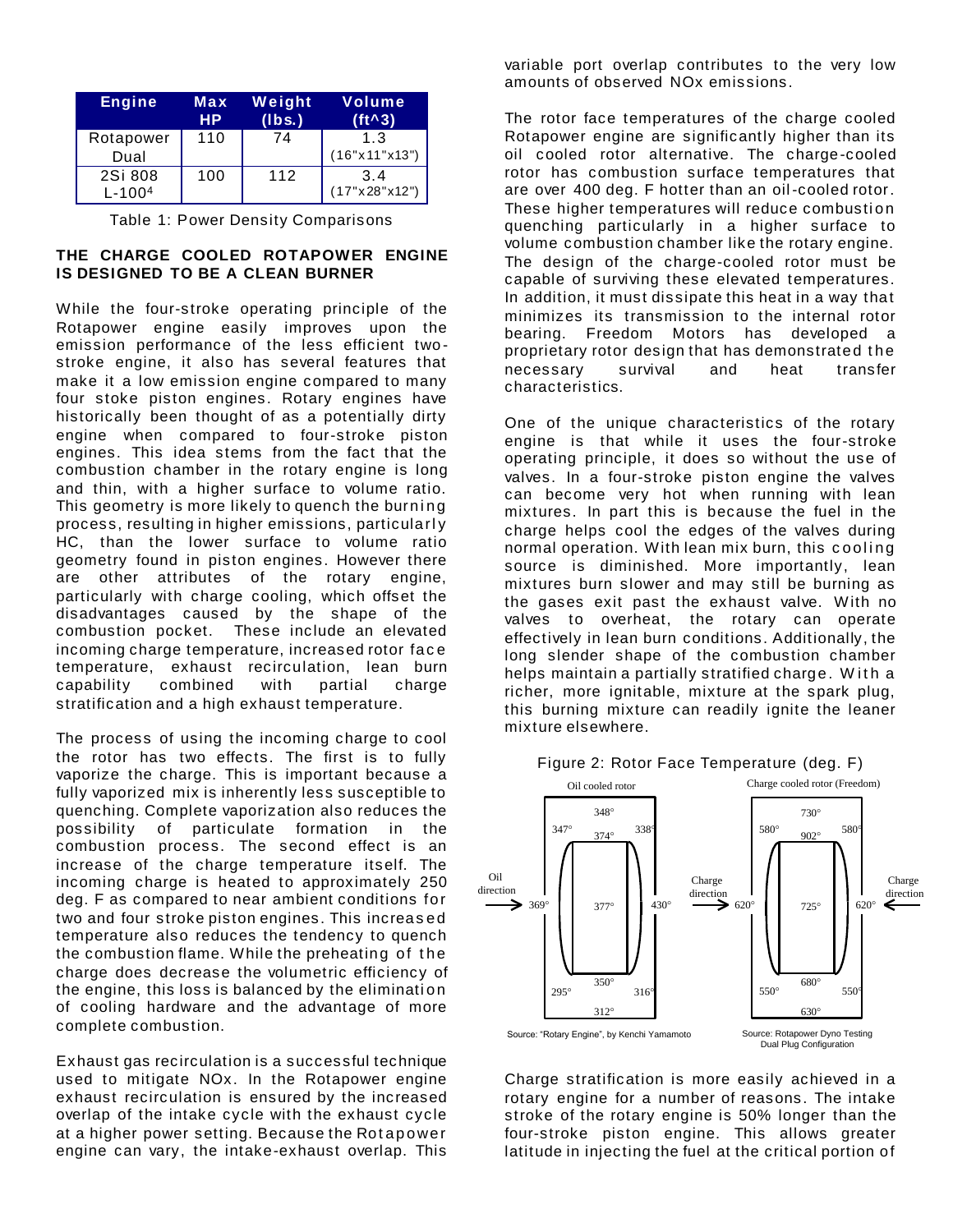the cycle. In addition the geometry of the combustion chamber tends to keep the entire volume of the chamber from mixing, as occurs wit h the more cylindrical volume of the piston engine. Therefore despite using a lean overall mixture the fuel can be port injected early in the cycle and provide a richer mixture near the spark plug for good initial combustion.

The combustion process in the rotary engine always takes place at the same region of the rotor housing. Because the intake charge does not s ee this high heat flux region there is less chance of pre-ignition or detonation. The combustion surfac e temperature of the housings can, therefore, be maintained at a higher temperature by transferring less heat to the cooling system. The charge-cooled rotary engine rejects approximately one-half as much heat to the cooling system as a four-stroke piston engine does. Consequently much of this heat ends up in the exhaust. This increases the exhaust temperature where it sets up a naturally occurring thermal reactor for reduced emissions. This higher quality exhaust energy is available to be extracted as useful energy by, for example, an exhaust driven turbine.

HC and CO emissions can be eliminated from exhaust either catalytically, by the use of chemic al reaction, or thermally by burning them with excess oxygen. In order to burn the residue hydrocarbons, the exhaust gases must be resident at a temperature of at least 1100 deg F. To oxidize CO requires a temperature of 1300 deg. F. With exhaust temperatures in 1400-1700 deg. F ranges , the Rotapower engine has more than sufficient thermal energy to minimize these emission components.

#### **THE ROTAPOWER ENGINE DOES NOT PRODUCE THE CARCINOGENIC EMISSIONS OF USING DIRECT FUEL INJECTION ENGINES**

All IC engine exhausts are a complex mixture of inorganic and organic products materials. However, IC engines, which inject fuel directly int o the high pressure of the combustion chamber, always produce significant particulate emissions. Particulate emissions are generally much lower in properly carbureted or port fuel injected engines. Diesel engines produce particulates at a rate about 20 times greater than port injected or carbureted gasoline engines. Over 90 percent of the mass of these diesel exhaust particles is less than 2.5 microns in diameter. Because of their small size, these particles are easily inhaled into the bronchial and alveolar regions of the lung. Part iculate matter has been associated with approximately 50% to 90% of the mutagenic potency of the whole diesel exhaust $^5$ .

In diesel engines fuel is required to be directly injected into the combustion chamber under high pressure. The injection rate controls the combustion pressure rise during the expansion stroke. The fuel-air mixture would detonate if the diesel fuel was introduced into the combustion chamber via an intake charge. Research shows that the highest particulate concentrations in compression-ignited diesels are found in the core region of each fuel spray where the local air/fuel mixture is running very rich<sup>6</sup>.

Two stroke engines manufacturers have begun introducing direct injection models to the market. Most of these models use either the Ficht or Orbital injection systems. Both systems inject fuel under pressure late in the compression cycle where little time exists for achieving uniformity of the fuel distribution. The Ficht system uses an electromechanically controlled piston while Orbital uses compressed air. The mechanism for injection may vary, however, these engines are still susceptible to particulate production due to the richer mixture of fuel in the injection region. Toyota has recently reported elevated particulate matter emissions (under 2.5 microns in size) in their direct injection gasoline engine designs <sup>7</sup> .

The Rotapower engine has a unique advantage over the piston engine in its ability to operate on the traditional four-stroke Otto cycle using diesel fuel. Since diesel fuel has a very low effective octane rating (40 to 60) it would detonate in a piston engine where the fuel/air mixture is homogenous and combustion begins through spark ignition. The lengthy combustion chamber of the Rotapower engine provides as opportunity to slow the combustion process and allow the Rotapower engine to operate using diesel fuel. This capability was demonstrated under contract to the US Army.

Without the need for direct injection together with the total vaporization of fuel in the intake charge by charge cooling, the Rotapower engine does not produce the particulates that are common to traditional diesel or other direct injection engines. The power to weight ratio for the diesel fueled Rotapower engine is many times greater than a traditional diesel cycle engine.

#### **BY COMPARISON, THE ROTAPOWER ENGINE IS THE BEST OVERALL PERFORMER IN MINIMIZING EMISSIONS PRODUCTION WITHOUT AFTER-TREATMENT**

The engines discussed in this paper utilize different arrangements for the conversion of fuel into mechanical power. The combustion process of each is different enough such that the emission constituents vary from engine to engine. Figure 3 compares the untreated emissions from various engines of similar power output operating with